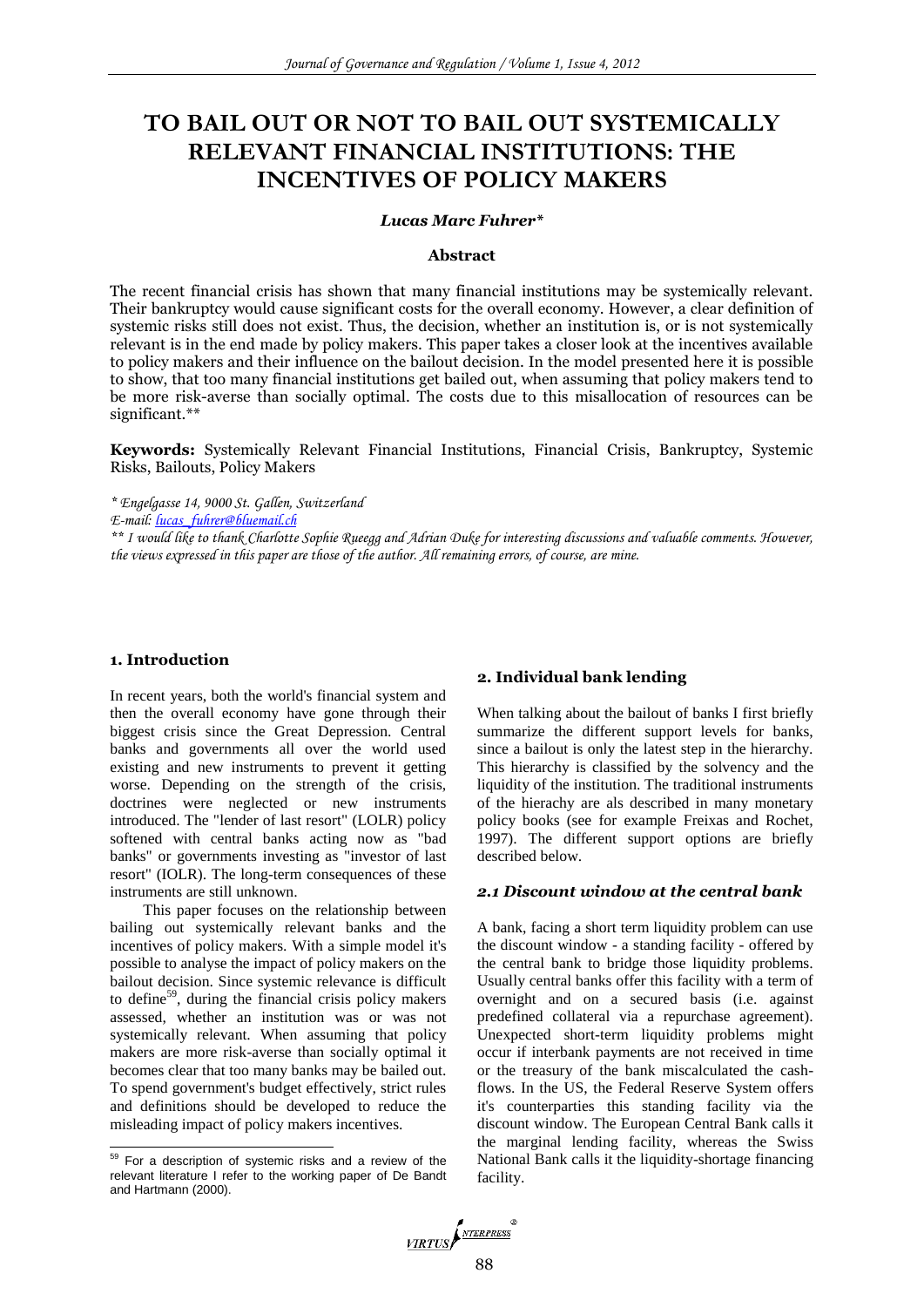# *2.2 Lender of Last Resort*

In certain circumstances, some banks might also need additional liquidity assistance. This might be due to larger than expected withdrawals by customers. In these circumstances if banks are still solvent then they will usually get liquidity from the central bank in exchange for valuable assets. In such situations, the central bank is called the LOLR (Bagehot, 1873). In the historical LOLR theory, central banks should only provide liquidity assistance for an individual bank under certain conditions. The following rules should be followed:

- lending should be open only to solvent institutions,
- lending should be done only in exchange for good collateral,
- these loans must be at a penalty rate.

Given these points, banks can get liquidity but it sends a clear deterrent signal to other banks that LOLR liquidity is not an easy way to refinance. During the financial crisis the LOLR liquidity was also called emergency liquidity assistance (ELA). Thus, some economists were no longer talk about LOLR but rather about ELA.

# *2.3 Bailout - Bad Bank - Investor of Last Resort*

Unfortunately, it is not just support with temporary liquidity that central banks and public authorities have to provide but they also have to inject capital.<sup>60</sup> The failure of some banks may result in a systemic crisis affecting the overall economy, since for example the payment system can break down. Those banks, whose failure would cause a systemic crisis, can be ex poste defined as systemically relevant. Due to the fact that systemic relevance is only ex post observable but ax ante difficult to assess, there exists a lot of uncertainty about whether an institution is systemically relevant or not.

When the costs of an expected systemic crisis within the country exceed the rescue costs - including direct and indirect costs - the government is obliged to bailout banks even though they might be insolvent.<sup>61</sup> According to this the LOLR intervention policy does not hold anymore. Concerning this matter the term Investor of Last Resort (IOLR) emerged. Therefore the government provides not only liquidity assistance but also acts as an investor (following Stern and Feldman, 2009). Whether the government should rescue an institution or not can be simplified

 $\overline{a}$ 

by the following equation.<sup>62</sup> The wealth of an country A in period t is defined as  $w_i^a$ . If a systemic crisis occurs, a fraction  $\gamma$  of this wealth will be destroyed each period.<sup>63</sup> On the other hand, the systemic event can be prevented by injecting a fraction  $\kappa$  of the bank's total balance sheet  $b$  into the bank in period  $t = 0$ .<sup>64</sup> If the institution is bailed out, moral hazard here simply defined as  $m<sub>t</sub>$  - increases and thus also the costs of the bailout.

$$
x = \frac{\sum_{t=1}^{\infty} (\gamma_t w_t^a)}{\kappa b + \sum_{t=1}^{\infty} m_t}
$$
  
bailout: { no,  $x < 1$   
yes,  $x \ge 1$  (1)

Usually the intervention decision has to be made in a time period before the systemic event actually would occur. Hence the costs of a systemic crisis would develop from period 1, whereas the prevention cost would develop from period 0. As long as the sum of the costs to prevent the systemic event is higher than the sum of the costs of the systemic crisis $65$ within a country, the expression is smaller than one. Thus the elimination of the systemic event is not adequate because then social welfare would be higher with the systemic crisis. Since systemic crises are very destructive, the ratio will, in most cases, be bigger than one (or equal what is here for simplicity defined as a bailout) and hence an intervention is adequate. In the case of the rescue of the UBS, the costs of a systemic crisis were estimated at about 60 - 300 percent of Swiss GDP whereas the intervention costs amounted (maximally) 15 percent of Swiss GDP (Federal Council of Switzerland, 2008). Hence the ratio exceeded 1. This intervention policy is clear in this equation but when assessing in practice the possible costs of preventing a systemic crisis some long run effects have to be considered which are difficult to assess. As early as 1999 some economists were concerned about governments and central banks becoming more scared of a financial institution's failure and only marginally accounted for long term incentives of their interventions. They argued that when governmails bailout financial institutions (even

.

<sup>&</sup>lt;sup>65</sup>The costs of a systemic crisis can be defined as the difference of wealth for all agents between not suffering from a systemic crisis and suffering the systemic crisis.



<sup>&</sup>lt;sup>60</sup>Liquidity support should usually be done by the central bank whereas solvency support should be done by the government. This difference however might depent on the mandate of the central bank and will not always be followed.<br><sup>61</sup>It is assumed that the government perfectly maximises the welfare of the society in the long run.

 ${}^{62}$ Let's assume for simplicity that the following equation holds:  $\beta(1+r) = 1$ , whereas r is the nominal interest rate and  $\beta$  the intertemporal discount factor.

 $^{63}$   $\gamma$ <sub>,</sub>  $\in$  [0,1]

<sup>&</sup>lt;sup>64</sup>  $\kappa$ <sub>,</sub>  $\in$  [0,1]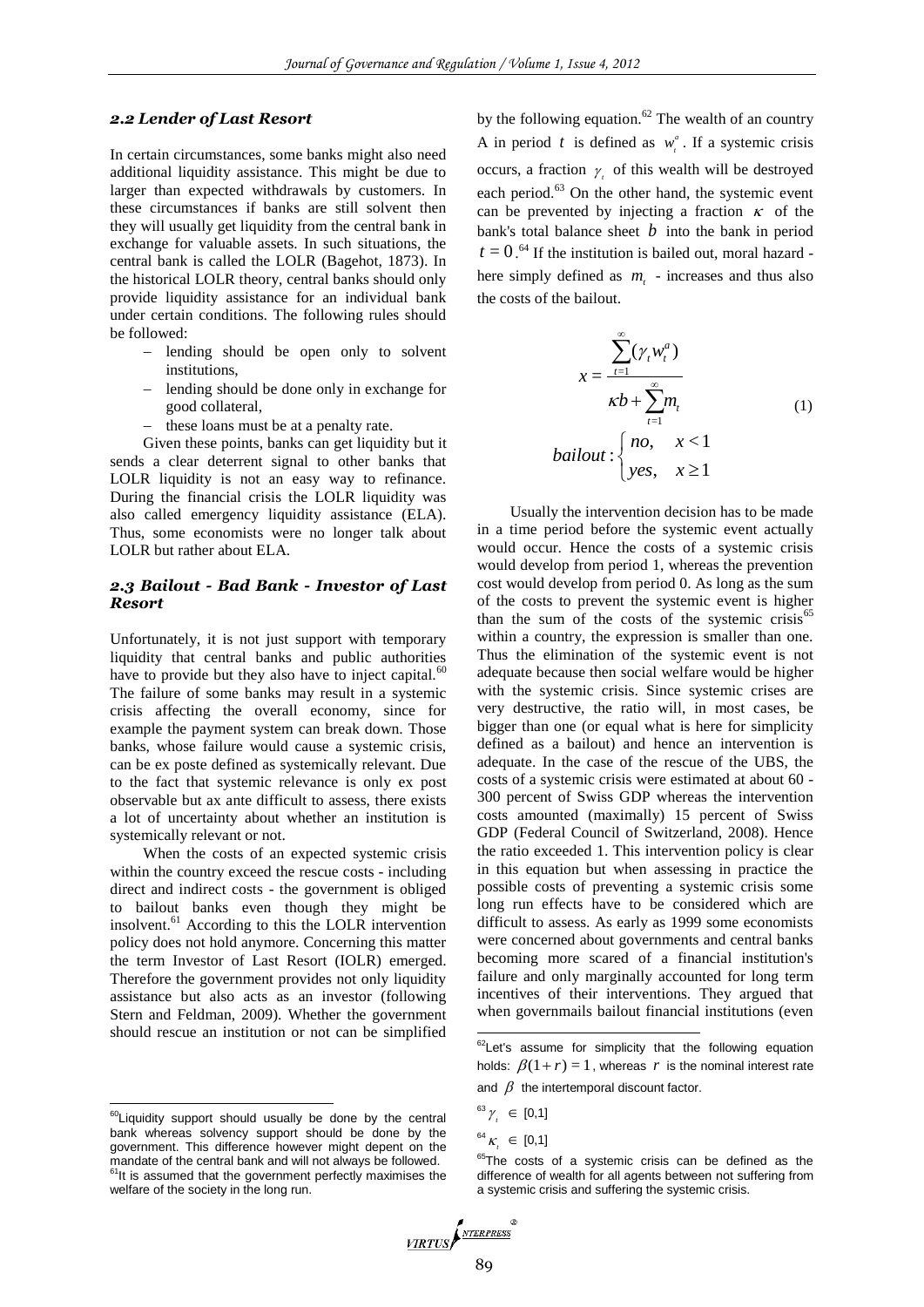non or scarcely regulated ones) they send the wrong message and enhance the moral hazard incentive for financial institutes to taking more risks (White, 1999).

#### **3. Calibration problems of the intervention policy**

The optimal intervention policy of the government described in equation 1 seems to be clear from a theoretical perspective. However, considering that the evaluations are made ex ante and based on strong approximations and weak estimates such as the costs arising due to moral hazard incentives. Furthermore significant uncertainty about the bailout costs exists. A further problematic aspect becomes clear when considering a country which has to bailout a very globally active institution. A bailout of a single country includes a positive externality (for which the country is not compensated from abroad) because other countries profit too (do not suffer from the failure) from the bailout of the institution (With the support of the UBS by the Swiss government, Switzerland also supported the US since the US considers UBS as systemically relevant too (Stern and Feldman, 2009).). From a global social planner's point of view the costs, which can be prevented in other countries (let's say in country b), have to be included in the decision process too. This social planner intervention policy would be an extended form of equation 1 and can be rewritten in a more precise way as:

$$
x = \frac{\sum_{t=1}^{\infty} (\gamma_t w_t^{a+b})}{\kappa b + \sum_{t=1}^{\infty} m_t}
$$
 (2)

$$
bailout: \begin{cases} no, & x < 1 \\ yes, & x \ge 1 \end{cases}
$$

The intervention decision is the ratio of the total costs of the systemic crisis in countries  $a$  and  $b$ divided over the total cost of preventing the systemic event in the period of the systemic event. However the probability of the systemic crisis would still remain uncertain as a clear definition of a systemic event is missing. This problem of uncertainty also becomes visible in the statement of executive head of the Bank of England (BoE) in 1995 "There was just the possibility that the collapse of ... carried right through the financial system with horrific effects." (Quinn, 1995). The statement shows clearly the significant uncertainty when policymakers have to make such a bailout decision. Consider the public choice theory (Downs, 1957), whereby politicians are seen as rational agents who maximise their own benefits such as the re-election probabilities. Consequently some over risk-aversion might be the result. These facts tend towards an over intervention policy. This is schematically shown in the illustration above. This over optimal intervention policy is clearly a waste of resources, since those interventions would not be necessary. Thus it is important that uncertainty about the definitions and characterisation of systemic risks can be reduced, such that finally governments are able to allocate resources efficiently (Stern and Feldman, 2009). In the next chapter this waste of resources will be shown by a theoretical model.

Market participants Systemic relevant institutions **Rescued institutions** 

**Figure 1.** Systemic relevant institutions, uncertainty and the public choice theory

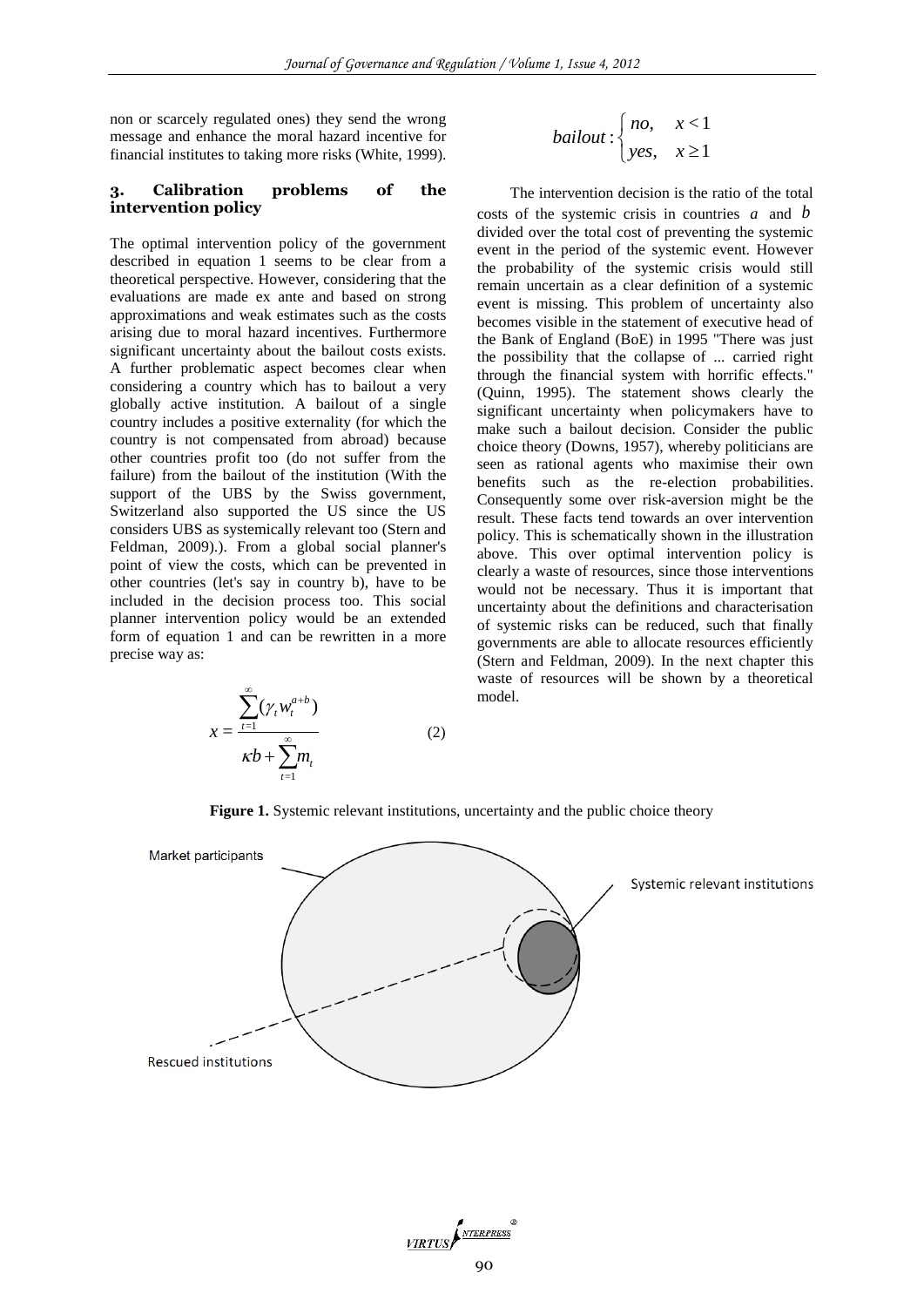#### **4. The intervention policy of the government**

Consider a two period model where the government has to decide in period zero if it should bailout a bank or not. In period zero it is not possible to verify if the bailout would have been necessary or not. Only in period one does it become clear if the institution is a systemic event and would actually cause a systemic crisis or not. Hence the expected probability that the event would be strong enough to cause a systemic crisis can be defined as  $\alpha$ . In the case of no intervention and no systemic crisis 0 costs arise in period zero and one. If a systemic event occurs the costs 0 arise in period zero and  $\lambda$  in period one. In the case of an intervention the government spends in period zero some specific bailout costs *b* , whether or

not a systemic crisis would have occurred ex post in period one - what is not observable since it is assumed that the bailout would be sufficiently large to avert the systemic crisis and no further bailouts are needed. This model is illustrated schematically above. The discount factor is given by  $\beta$  and satisfies  $\beta \in$ [0,1], the nominal interest rate is given by  $\ddot{r}$  whereas *R* is defined as  $(1+r)$ . To simplify it is assumed that the economy has a welfare level  $w$  in period zero which is assumed to satisfy  $w > \lambda > b$  and doesn't increase in period one. Further it is assumed for simplicity, without losing explanatory power, that  $R\beta = 1$ . The objective of the government is to intervene in such a way that in period zero expected utility of the society is maximised.

#### **Figure 2.** Intervention decision of the government



Intervention decision of the government. Let's consider now the decision of the government whether or not it should bailout the institution in more detail. Let's assume that the social utility function is a concave, continuous and differentiable function of wealth, so that

$$
u'(w) > 0 \, ; \, u''(w) < 0
$$

the society is assumed to be risk averse. The three possible wealth levels are defined by the following notation:



We now assume that the government can verify the social utility function and intervenes optimally with respect to the social utility function. Then the intervention decision of the government is a discrete decision with the values 0,1 and will depend on the expected utility in the case of no intervention and the utility in the case of a bailout. The following inequalities can be used to describe the bailout policy

$$
\text{bailout: } \begin{cases} \text{yes,} & u(w_b) > \alpha * u(w_a) + (1 - \alpha) * u(w_0) \\ \text{bailout: } & \begin{cases} \text{yes,} & u(w_b) > \alpha * u(w_a) + (1 - \alpha) * u(w_0) \\ \text{indifferent,} & u(w_b) = \alpha * u(w_a) + (1 - \alpha) * u(w_0) \end{cases} \\ \text{no,} & u(w_b) < \alpha * u(w_a) + (1 - \alpha) * u(w_0) \end{cases} \tag{3}
$$

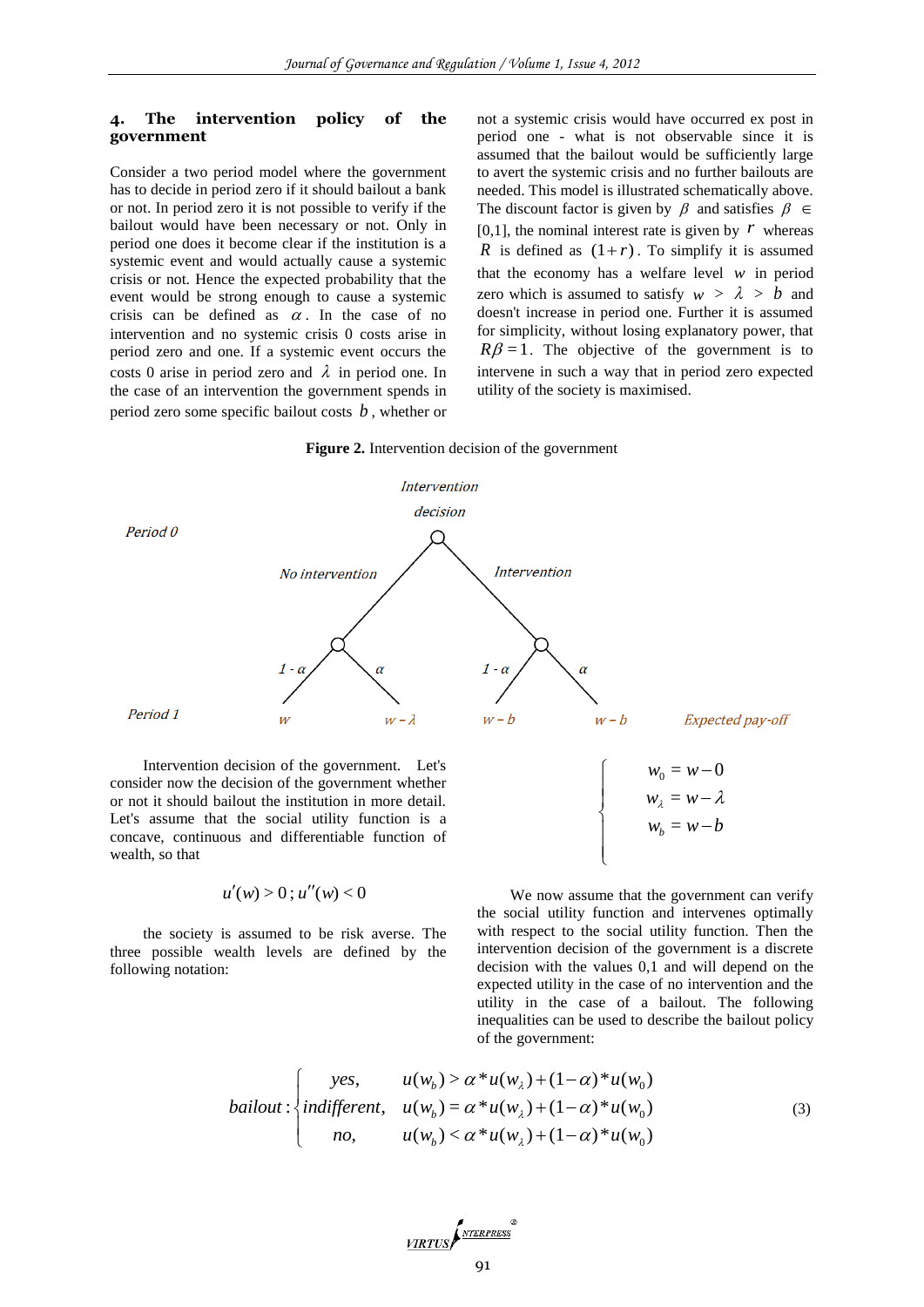Equation 3 defines whether or not a government should bailout a bank. When the utility in the case of a bailout exceeds the expected utility in the case of no bailout then an intervention is efficient. Vice versa if the utility in the case of bailout is lower than the expected utility in the case of no bailout. The government is also indifferent if both utilities are equal. In the case of no bailout the situation can be interpreted in such a way that the government faces a lottery with two possible payoffs  $w_0$  and  $w_2$ . Therefore the certainty equivalent  $w_c$  of the lottery can be rewritten as

$$
u(w_c) = \alpha * u(w_{\lambda}) + (1 - \alpha) * u(w_0)
$$
 (4)

which would make the government indifferent to the lottery. The certainty equivalent is therefore the certain amount  $w_c$  for which  $u(w_c)$  is as good as the expected utility in the case of no bailout (in the case of the lottery). Thus, we know the maximal bailout costs, given a certain risk aversion. This is an important measure for the next discussion since it indicates the willingness to pay to avert the lottery. Consider now an example where the utility function<sup>66</sup> is given by

$$
u(w) = -e^{-cw}
$$

We can easily show that the Arrow-Pratt absolute risk aversion coefficient is  $r(w) = c$  by computing  $u'(w) = ce^{-cw}$  and  $u''(w) = c^2 e^{-cw}$ . Thus the utility fuction  $u(w)$  is constantly risk averse. Let's assume now that policymakers have an incentive to be more risk averse than socially optimal. This seems reasonable to assume when considering political economy theories. We will consider and compare these two utility functions which differ (only) in the degree of risk aversion. Let's define the social optimal risk aversion by the notation  $\theta$  and policymaker's utility function by  $\phi$  whereas the following inequality holds  $r(w)^{\phi} > r(w)^{\theta}$ . If these assumptions are given then the certainty equivalent *w c* which would be at least as good or preferred to the lottery in the case of the risk aversion  $\phi$  has to be lower than the certainty equivalent with the social optimal risk aversion  $\theta$ .

$$
u(w_c^{\theta}) > u(w_c^{\phi})
$$

The result indicates that the minimal wealth level that will be at least as good as the lottery decreases with increasing risk aversion. A formal proof can be found in Mas-Colell, Whinston and Green (1995) or in Keeney and Raffais (1993). Thus the maximal costs of the bailout can increase to avert the lottery in the case of more risk aversion. Therefore when comparing the risk aversion of the government with the social optimal risk aversion the possibility that the government chooses the bailout option becomes more likely by assuming that policy makers are more risk averse than the social optimum. From a social welfare view we can conclude that the bailout option will suboptimally often be chosen and hence resources are wasted.

To assume an over optimal risk aversion of policy makers might not seem very intuitive but there are some arguments to support this view. Policy makers would like to reduce the risk of a serious economic breakdown in their term of office, among other reasons because of the likely electoral consequences. The model showed that if the assumptions given are full field it might be socially desirable to restrict or at least reduce policy maker's flexibility to bailout institutions "as they want to". They should have strong guidelines or be completely independent such that the objective (assessed risk aversion) is, in the optimal case, identical or at least differs less from the socially optimal risk aversion then in the case when policy makers are completely free in their decisions.

## **Conclusion**

The paper has reviewed the incentives of policy makers in the bailout decision for a financial institution with a simple model. Besides the traditional lending via discount window and LOLR / ELA lending, systemically relevant institutions can also be certain that they will be bailed out in case they should fail. The government or central bank has to act as IOLR to prevent worse - such as a systemic crisis with it's negative consequences for the real economy. This governmental guarantee is one of the biggest problems in financial markets. It destroys market force, leads to unequal competition and can be a massive burden for public finances in the future.

Today it is still very hard to define ex ante systemic relevance. There exists neither a clear definition nor policy rule. Hence, in the recent crisis the decision whether an institution is or is not systemically relevant was taken individually by policy makers. Unfortunately, policy makers are not able to make this decision without considering their own incentives. To ensure their re-election they are more risk averse than optimal. As became clear in the model, this leads to an over-bailout strategy with significant costs for the taxpayer and the overall economy.

To ensure that a bailout is only done when economically necessary, the definition of systemic relevance needs to be clearer. Further, decision rules

l

 $66 c > 0$